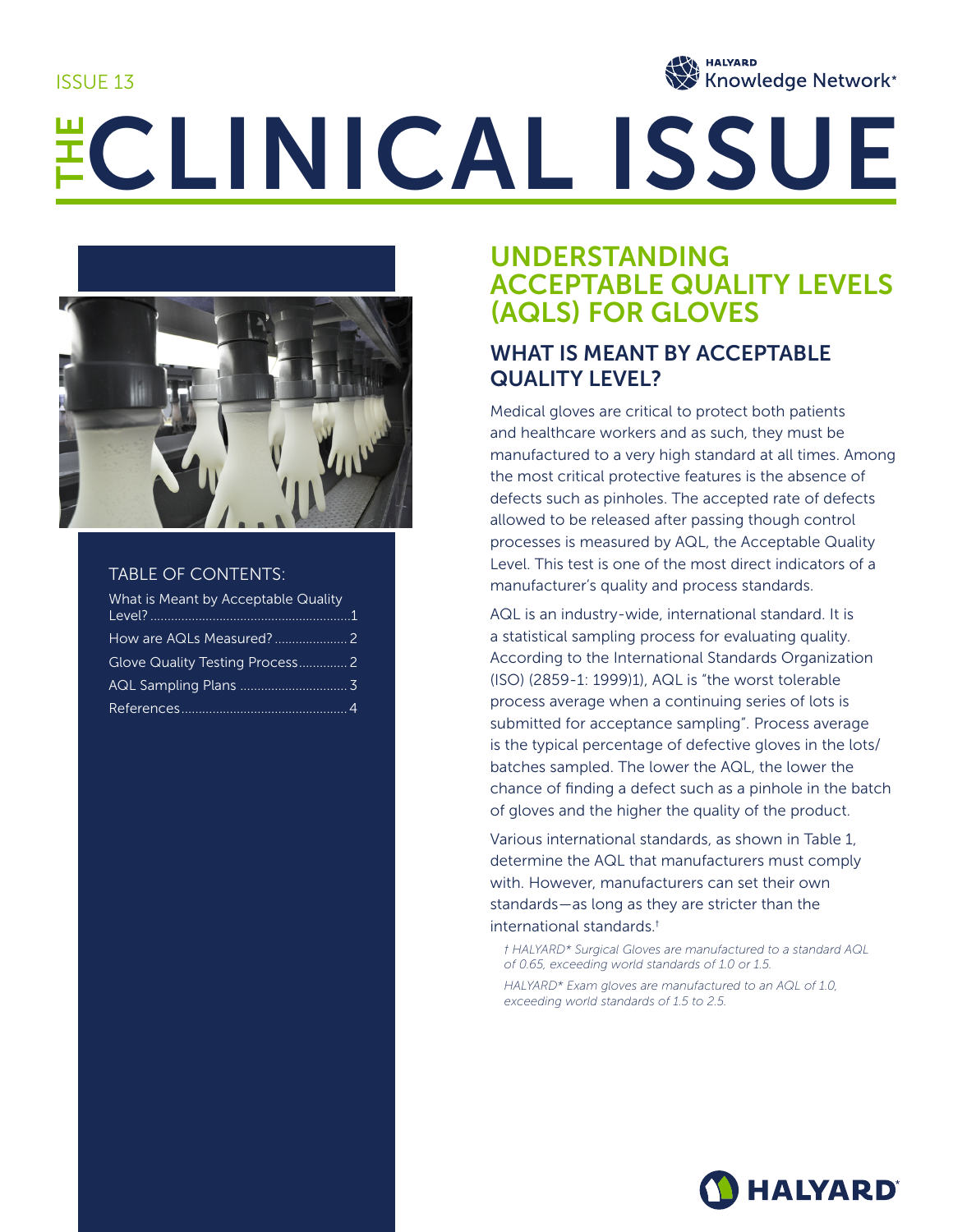### UNDERSTANDING AQLS

| <b>Surgical Gloves Standards</b>                                          | <b>Inspection Level</b> | <b>AQL</b> | <b>Examination Gloves Standards</b>                                       | <b>Inspection Level</b> | <b>AQL</b> |
|---------------------------------------------------------------------------|-------------------------|------------|---------------------------------------------------------------------------|-------------------------|------------|
| AS/NZS 4179: 2014 <sup>2</sup><br>Applicable to Australia/<br>New Zealand | G <sub>1</sub>          | 1.0        | AS/NZS 4011: 2014 <sup>3</sup><br>Applicable to Australia/<br>New Zealand | G <sub>1</sub>          | 1.5        |
| ASTM 3577:20094<br>Applicable to US & Canada                              | G <sub>1</sub>          | 1.5        | ASTM D3578:2010 <sup>5</sup>                                              | G <sub>1</sub>          | 1.5        |
|                                                                           |                         |            | ASTM D6319:2010 <sup>6</sup>                                              |                         |            |
|                                                                           |                         |            | ASTM D6977:20107<br>Applicable to US & Canada                             |                         |            |
| EN 455 Part 1: 2000 <sup>8</sup><br>Applicable to the European Union      | G1                      | 1.5        | EN 455 Part 1: 2000 <sup>8</sup><br>Applicable to the European Union      | G1                      | 2.5        |
| ISO 10282: 2014 <sup>9</sup><br>Adopted by the rest of the World          | G <sub>1</sub>          | 1.5        | ISO 11193-1:2008 <sup>10</sup><br>Adopted by the rest of the World        | G <sub>1</sub>          | 2.5        |
| JIS T9107: 2005 <sup>11</sup><br>Applicable to Japan                      | G <sub>1</sub>          | 1.5        | JIS T9115:2000 <sup>12</sup><br>Applicable to Japan                       | G <sub>1</sub>          | 1.5        |

### Table 1 : International Surgical and Examination Glove Standards

### HOW ARE AQLS MEASURED?

AQL is a pass/fail where a predetermined sample size of a manufactured lot is tested following the sampling plan and protocols established by the various international standards or more stringent standards set by manufacturers to ensure higher quality is delivered to the customer.

The AQL sampling plan is an inspection procedure that is used to determine acceptance or rejection criteria from an inspection batch or lot. The gloves to be tested are a randomly selected sample from a larger batch. The sample size to be tested is set by:

- The lot or batch size
- The inspection level determined by region as reflected in Table 1
- AQL level specified in standards for the market or determined by individual manufacturers

# GLOVE QUALITY TESTING PROCESS

First the manufacturer will need to know the size of the lot being manufactured; this is the amount of gloves produced without any conditions changing in a single run. Based on the lot size, the standards will determine the sampling inspection, which is the



number of gloves to be randomly selected for testing. In accordance with Statistical Quality Control, the gloves to be tested have all been through "identical" processing and are truly representative of the total lot or batch.

In this test, the gloves are filled with 1000 ml (1 liter) of water, bound or sealed at the cuff and hung upside down for two minutes and checked for leaks (pin holes) under sustained pressure. This is the recognized test method for global glove standards.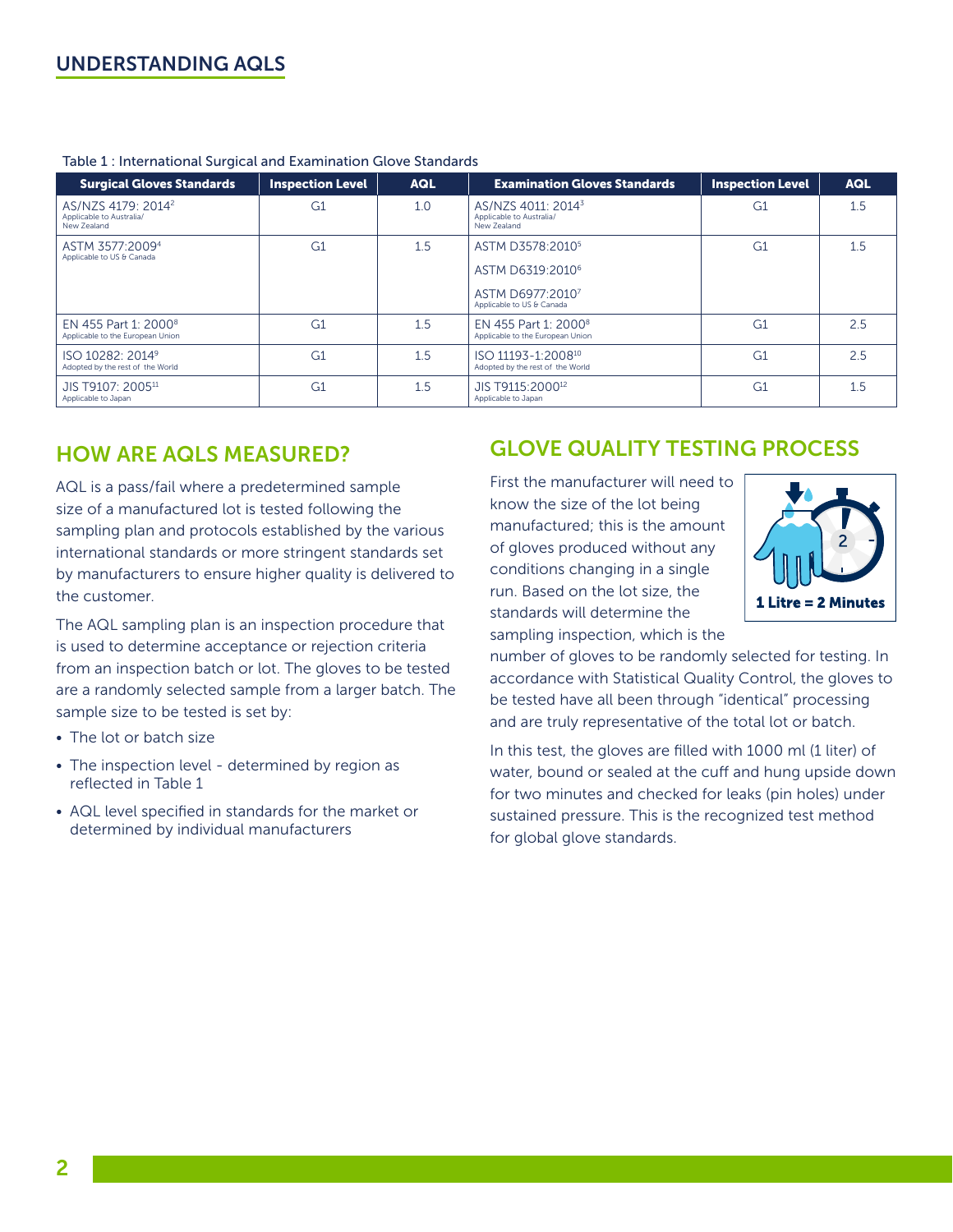

### AQL SAMPLING PLANS

If the manufacturer determines that the lot size is 10,000 and the manufacturer is following an AQL of 0.65 with inspection level 1 (as determined by the standards), a sample of 80 gloves must be tested. (See Table 2.)

The full lot (10,000 gloves) can be released if 1 or fewer defective gloves are found among the 80 gloves inspected; this is equivalent to a maximum of 1.25% defective in the tested gloves. However, if the target AQL is 1.5, as determined in the majority of standards, the full 10,000 glove lot will pass if 3 or fewer defective gloves are found among the 80 inspected, which is equivalent to a maximum of 3.75% defectives in the tested gloves.

This clearly illustrates that a more stringent AQL ensures fewer defects in the overall lot.

If there are more than the allowable number of defective gloves found in the sample size, the full lot will be rejected. The rejected lot will either be discarded or 100% reworked through sorting and then checked again for AQL.

| <b>AQL</b>                                                        | 0.65   | 1.0           | 1.5    | 2.5    |
|-------------------------------------------------------------------|--------|---------------|--------|--------|
| Inspection<br>Level<br>(General Level I. GI)                      | G1     | G1            | G1     | G1     |
| Lot/ Batch Size                                                   | 10,000 | 10,000        | 10,000 | 10,000 |
| <b>Sample Size</b>                                                | 80     | 80            | 80     | 80     |
| <b>Maximum Non-</b><br>Conformance<br><b>Number</b><br>Acceptable | 1      | $\mathcal{P}$ | 3      | 5      |

### Table 2 : Comparison Table for Selected AQL Sampling Plans

In accordance with Statistical Quality Control, only a predetermined sample of gloves are tested, rather than the whole lot/batch. For the example given in this document, out of a 10,000 lot, 9,920 gloves will not be tested and there may be defective gloves among them. In order to demonstrate the likelihood of accepting a lot with a certain percentage of defects in it, each sampling plan has an Operating Characteristic (OC) curve (see Chart 1). The OC curve shows what the sampling plan will do under particular circumstances. More precisely, the OC curve shows the probability of acceptance for lots with assumed values of defective gloves.

The horizontal scale indicates the percentage of defective gloves in our sample size of 80 (for a 10,000 glove lot). The vertical scale indicates the corresponding percent of lots which, on average will be accepted from this process if this sampling plan is applied. In summary, the better the quality level from the production process, the higher the lot acceptance will be.